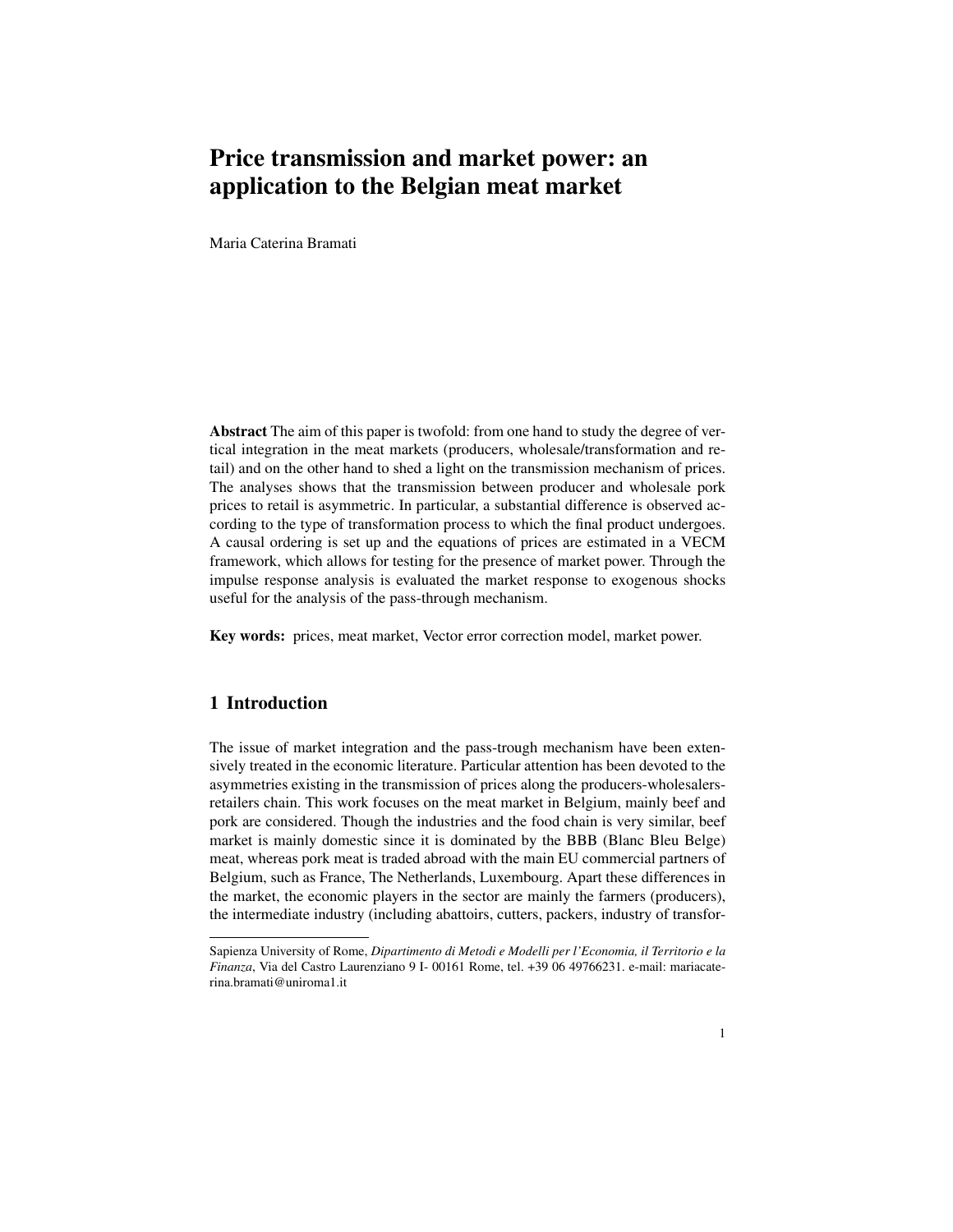mation and conservation, and more in general wholesalers), retailers. Three markets are therefore relevant for understanding the extent of vertical integration of the chain: the producer/wholesalers, the wholesalers/retailers, the retailers/consumers.

### 2 The Econometric Model

The theoretical model follows Sanjuan and Dawson(2003) and consists of the equations

- Supply  $P = k(A, A^M, B)$
- Demand  $Q = h(R, R<sup>s</sup>, X, Y)$
- Profit  $\pi_i = R(Q)Q_i P(A)A_i C_i(Q_i), i = 1,...,n$
- Costs of retailing  $F = z(W, G)$

which translate into the optimization problem with first order conditions given by

$$
R - \theta \frac{Q}{b} = P + g\mu Q + F.
$$

The endogenous variables are  $P$ ,  $Q$ ,  $R$ ,  $R^T - P$  (transformation industry margins) and the margins of retailing  $R^D - P$ . To study the extent of market power, we test whether the shifters are significantly different from 0.  $H_0: \theta = \mu = 0$  perfect competition  $H_1$ :  $\theta = \mu \neq 0$  market power.

The econometric model of the pork meat is estimated for the raw meat and the transformed one using monthly series from 01/1999 to 12/2008. The model is quite complex and its features are

- 26 cointegrated variables (common unit root)  $\longrightarrow$  VECM(2)
- 7 cointegration relations identified
- 2 lags included
- dummies for shocks like dyoxine, EBS, blue tongue.

## 3 Data and Results

Concerning the producers, there are three main types of exploitation activity: breeding the piglets, fattening up the animals so that they can be slaughtered (around the age of 6-7 months and 100 kg) and the two activities combined in a closed circuit. As shown in the report on ..., in 2005 and 2006, the most profitable activity was breeding, whereas in 2007 fattening is more profitable than breeding due to the rapid decrease of the piglet prices (5,4% between 2007 et 2006) combined with an increase of the staple food prices (+14,7%). In 2008 the situation is reverted in favor of the breeders.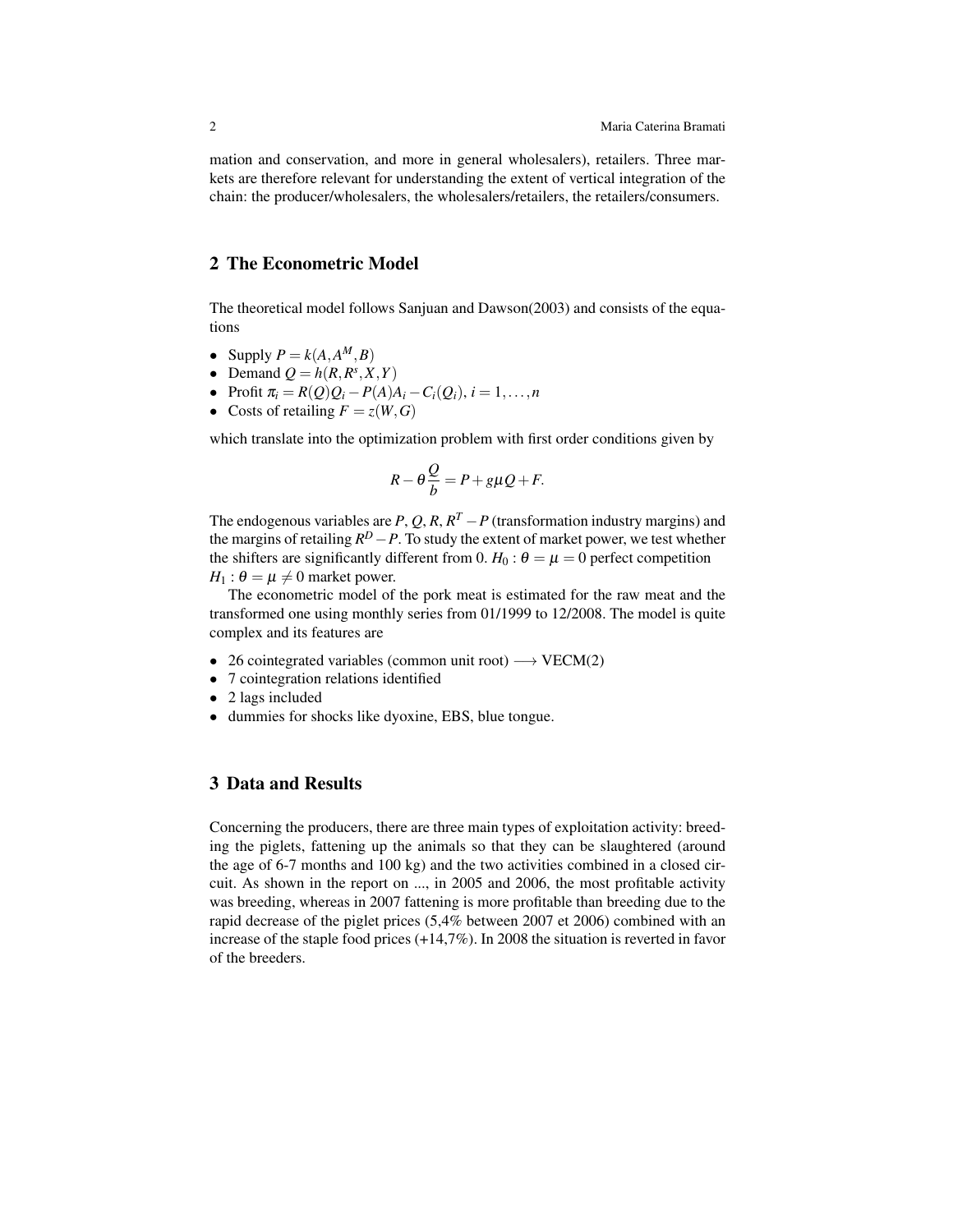Price transmission and market power 3

#### *3.1 Beef: model estimates*

The cointegrating relations identified are

$$
r_t^b = .03 - 1.10r_t^m + 1.85r_t^p + 13.10g_t^{(1)} + 8.99g_t^{(2)} - .01w_t
$$
 (1)

$$
(r_t^b - p_t^b) = -.13 + 3.40g_t^{(1)} - .01w_t - .02s_t + .0.1n_t
$$
 (2)

where  $r_t^b$ ,  $r_t^m$ ,  $r_t^p$  are the roast-beef, pork and chicken retail price (eur/kg), respectively,  $p_t^b$  is the producer price for a BBB carcass (eur/kg),  $g_t^{(1)}, g_t^{(2)}$  are the transformation costs (wages of abattoirs and packaging), *w<sup>t</sup>* are wages in the retail sector (total/full-time equiv),  $s_t$ ,  $n_t$  are the demand supply shifters (consumers and firms). All variables are deflated using the GDP price deflator. The main results can be summarized as

- 1. sostitute/complemento nei prezzi al dettaglio (pollo sostituto, maiale complementare), non significative nella determinazione del margine
- 2. costi di trasformazione: impatto  $+$  sui prezzi al consumo e sul margine
- 3. attese del consumatore: impatto − sul margine e 0 sui prezzi al consumo. Segnale di potere di mercato nel settore alimentare
- 4. salari distribuzione: impatto − nel lungo periodo, impatto + nel breve periodo

## *3.2 Pork: model estimates*

The pork-meat model is estimated, the 7 long-run relationship are identified as displayed below

$$
p_t = .7 + 1.8b_t + .1a_t^M + .5c_t^M + .6c_t^X - 4*10^{-7}I_t
$$
\n(3)

$$
r_t^{(1)T} - p_t = 3.8 - .9c_t^M - .1w_t^{(1)} - 4 \times 10^{-8} q_t^{(1)} - 3 \times 10^{-8} q_t^{(1)X}
$$
 (4)

$$
r_t^{(2)T} - p_t = -5.6 + 2.0ch_t^M + .5w_t^{(2)} + 2*10^{-6}q_t^{(2)} + 2*10^{-6}q_t^{(2)X}
$$
 (5)

$$
r_t^{(1)D} - p_t) = -2.2 + 8 \times 10^{-8} q_t^A - 5r_t^{(1)T} + 2.2w_t^D
$$
\n<sup>(6)</sup>

$$
r_t^{(2)D} - p_t = -5.5 + 1 \times 10^{-7} q_t^A + .6r_t^{(2)T} + 3.6w_t^D
$$
\n<sup>(7)</sup>

$$
r_t^{(1)D} = -5.4 + 9 * 10^{-8} q_t^{(1)X} + .5r_t^b + .6r_t^v - 8 * 10^{-5} y_t + 7 * 10^{-7} d_t^{(1)} \tag{8}
$$

$$
r_t^{(2)D} = 5.2 - 7 * 10^{-7} q_t^{(2)X} + .6r_t^{\nu} + 2 * 10^{-3} y_t + 4 * 10^{-7} d_t^{(2)}
$$
(9)

where 1 indicates the raw meat and 2 the delicatessen. The main results are shown by means of the impulse response analyses, by which we get to following conclusions.

1. Producer's Supply function: the raw materials and the supply surplus are very important (especially those imported);